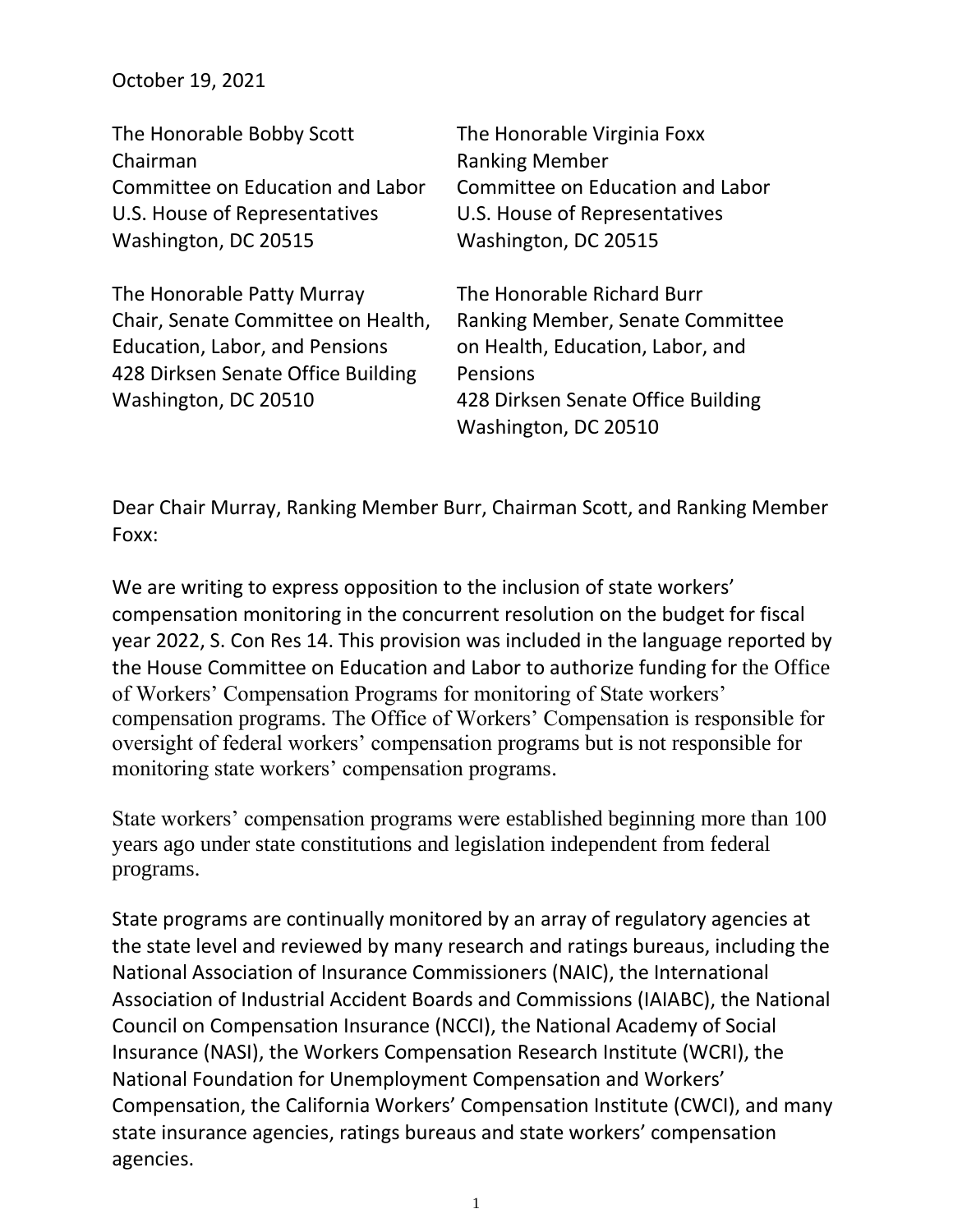## **Points for review by the parliamentarian in applying the Byrd Rule include:**

- This provision is a significant policy change for the federal Office of Workers' Compensation Programs.
- There is a small federal budget effect, but the effect is incidental to the policy change.
- The cost incurred by employers and workers' compensation plans as a result of the policy change has not been projected by CBO.
- The amount of funding for new monitoring responsibilities is not specified and the new monitoring responsibility would increase the federal deficit in years after the ten-year budget period.

For the reasons set forth above, we oppose the enactment of language that would add a responsibility to the federal Office of Workers' Compensation Programs to monitor state workers' compensation programs.

Sincerely,

Alabama Associated General Contractors Alabama Associated General Contractors Self-Insurance Fund Business Council of Alabama Alabama Retail Association Alabama Self-Insured Workers' Compensation Fund Automobile Dealers Association of Alabama Workers' Compensation Self-Insurance Fund. Home Builders Association of Alabama Arkansas State Chamber of Commerce The Associated Industries of Arkansas, Inc. Associated General Contractors Associated Industries of Florida Builders Association of Western Nevada Self Insured Group California Retailers Association California Self-Insurers Association (CSIA) Cast and Crew Colorado Chamber of Commerce Electric Insurance Company The Florida Association of Professional Employer Organizations Georgia Association of Manufacturers Illinois Chamber of Commerce Illinois Manufacturers' Association Illinois Retail Merchants Association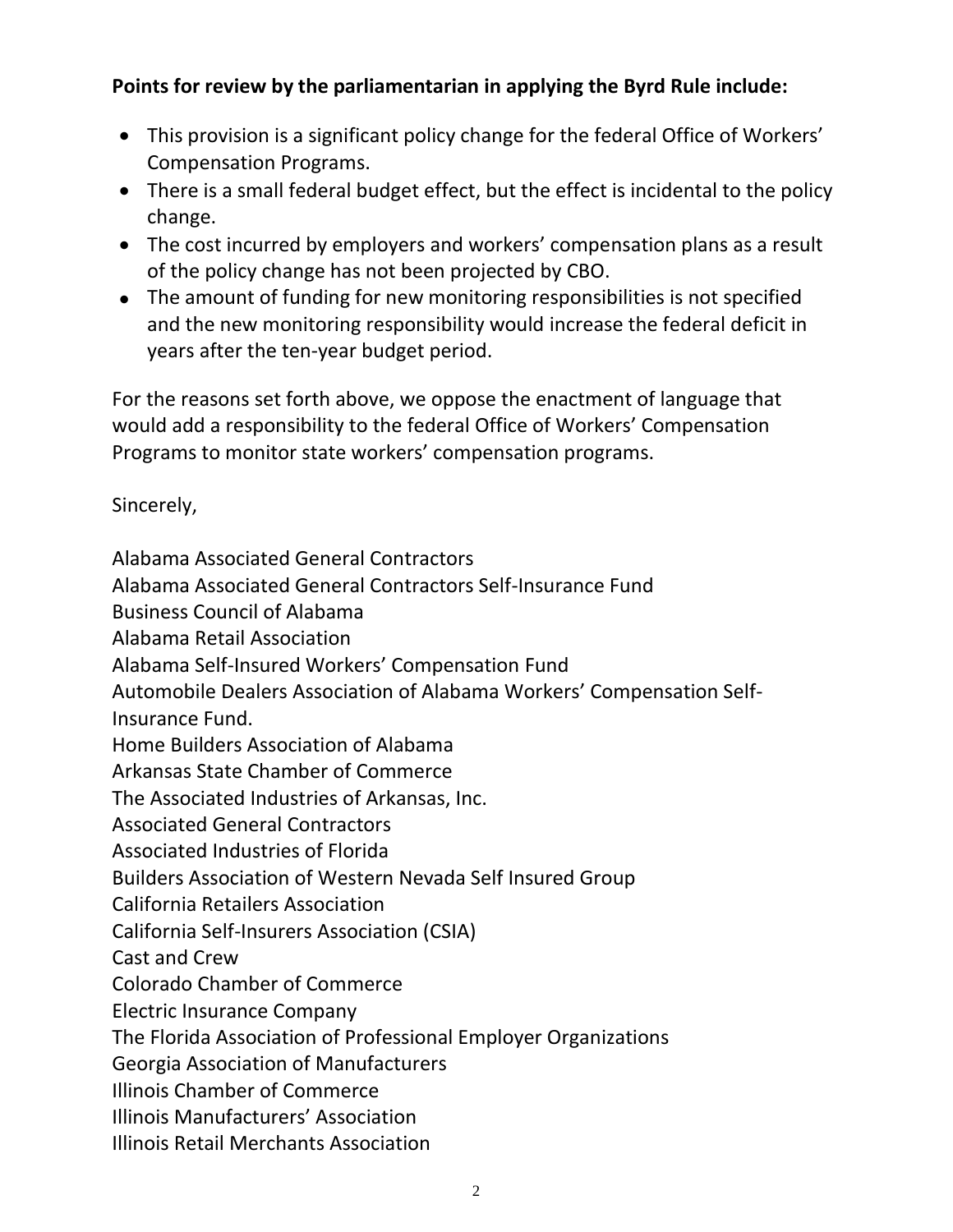Indiana Chamber of Commerce Indiana Manufacturers Association Iowa Association of Business and Industry The Kansas Chamber Kelly Services Kentucky Chamber of Commerce Kentucky Retail Federation Louisiana Association of Business and Industry Louisiana Association of Self Insured Employers Louisiana Retailers Association Retail Association of Maine Maryland Retailers Association Associated Industries of Massachusetts Retailers Association of Massachusetts Massachusetts Retail Merchants Workers Compensation Group The Matrix Companies Michigan Chamber of Commerce Michigan Retailers Association Michigan Self Insurers Association Associated Industries of Missouri National Association of Professional Employer Organizations National Association of Professional Insurance Agents National Association of Waterfront Employers National Council of Agricultural Employers National Council of Self Insurers National Federation of Independent Business (NFIB) The National Payroll Reporting Consortium (NPRC) Nebraska Retail Federation Nebraskan's for Workers" Compensation Equity and Fairness Retail Association of Nevada Nevada Agricultural Self Insured Group Nevada Auto Network Self Insured Group Nevada Builders Alliance Nevada Farm Bureau Nevada Franchised Auto Dealers Association Nevada Retail Network Self Insured Group Nevada Self Insured Association Nevada Transportation Network Self Insured Group Nevada Trucking Association New Hampshire Grocers Association New Hampshire Retail Association New Jersey Chamber of Commerce